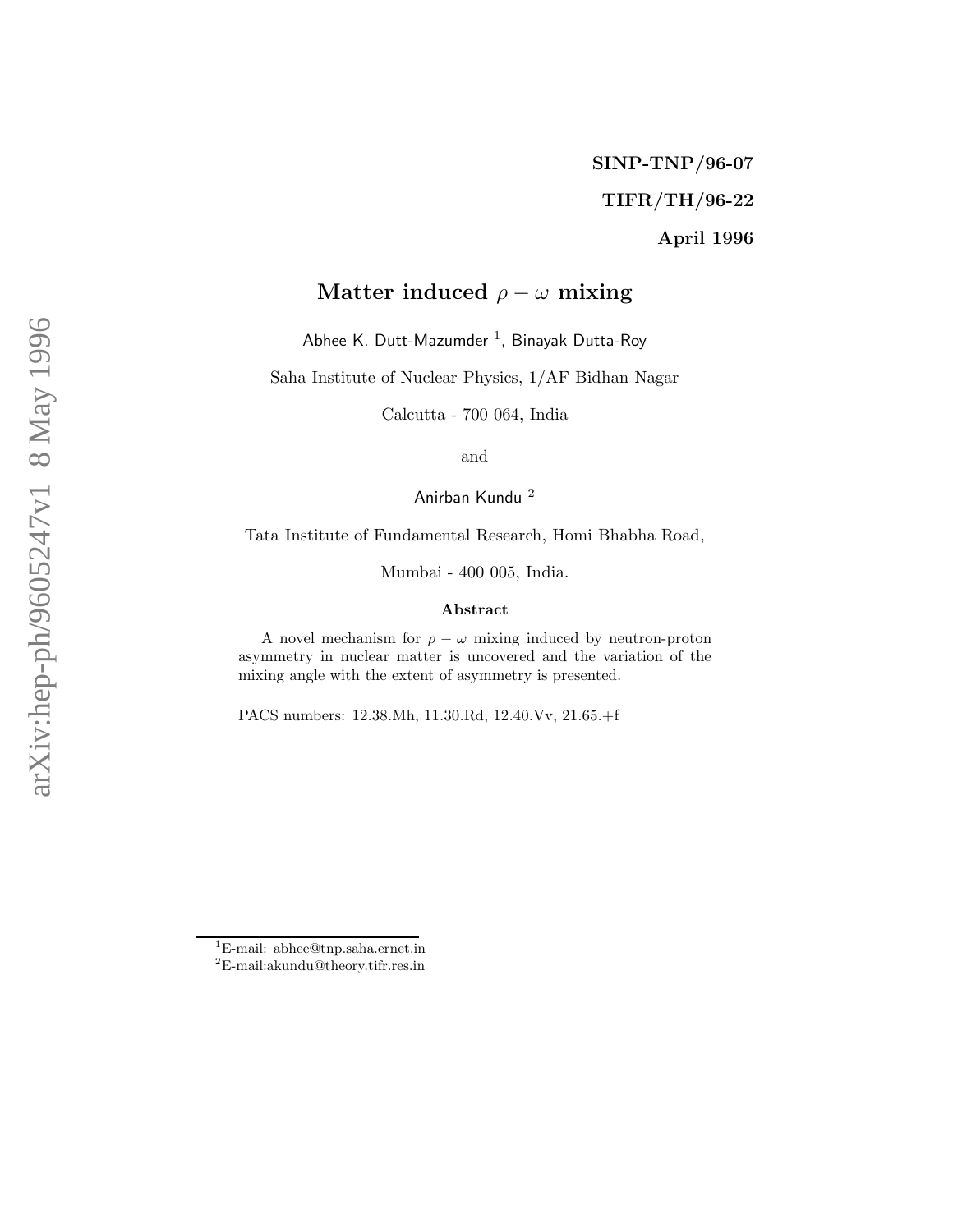The mixing of  $\rho$  and  $\omega$  mesons has attracted considerable attention for quite some time. The phenomenon of the needle (the narrow  $\omega$ ) in the haystack (the broad  $\rho$  resonance) was one of the amusing consequences of this idea. This has also been invoked in the context of the observed charge symmetry violation in mirror nuclei — commonly known as Okamato-Nolen-Schiffer anomaly [1, 2]. Several authors have investigated the problem and have attempted to explain the effect by constructing the Charge Symmetry Violating (CSV) potential, taking  $\rho^0 - \omega$  mixing into account [3]. Controversies in this field have sparked off interest in alternate sources of isospin symmetry violation. In ref. [4],  $\rho - \omega$  mixing has been studied within the framework of Vector Meson Dominance where the electromagnetic mixing is considered, while the same has been investigated by Gao  $et$  al [5] using an extended Nambu-Jona-Lasinio model. Several authors also take an isospin violating vertex factor as a source of the mixing [6] and others have implicated the u-d mass difference in the quark loop as a contributor to the mixing [7].

However, the present treatment is somewhat different both in motivation and genesis from the earlier works, the main focus being the study of the mixing arising from the isospin symmetry breaking stemming from the nuclear medium through which the hadron propagates. Here significant mixing results, as we shall show, when the  $p \leftrightarrow n$  symmetry of the nuclear matter is broken. The interaction Lagrangian involving the nucleons and the vector mesons may be written as

$$
\mathcal{L}_{int} = g_{\rho}[\bar{p}\gamma_{\mu}p - \bar{n}\gamma_{\mu}n]\rho_{0}^{\mu} + \sqrt{2}g_{\rho}[\bar{p}\gamma_{\mu}n\rho^{\mu+} + h.c] + g_{\omega}[\bar{n}\gamma_{\mu}n + \bar{p}\gamma_{\mu}p]\omega^{\mu} \tag{1}
$$

which is isospin conserving. It may be noted that the coupling of the isovector  $\rho^0$  with the neutron and the proton has opposite sign in contrast to what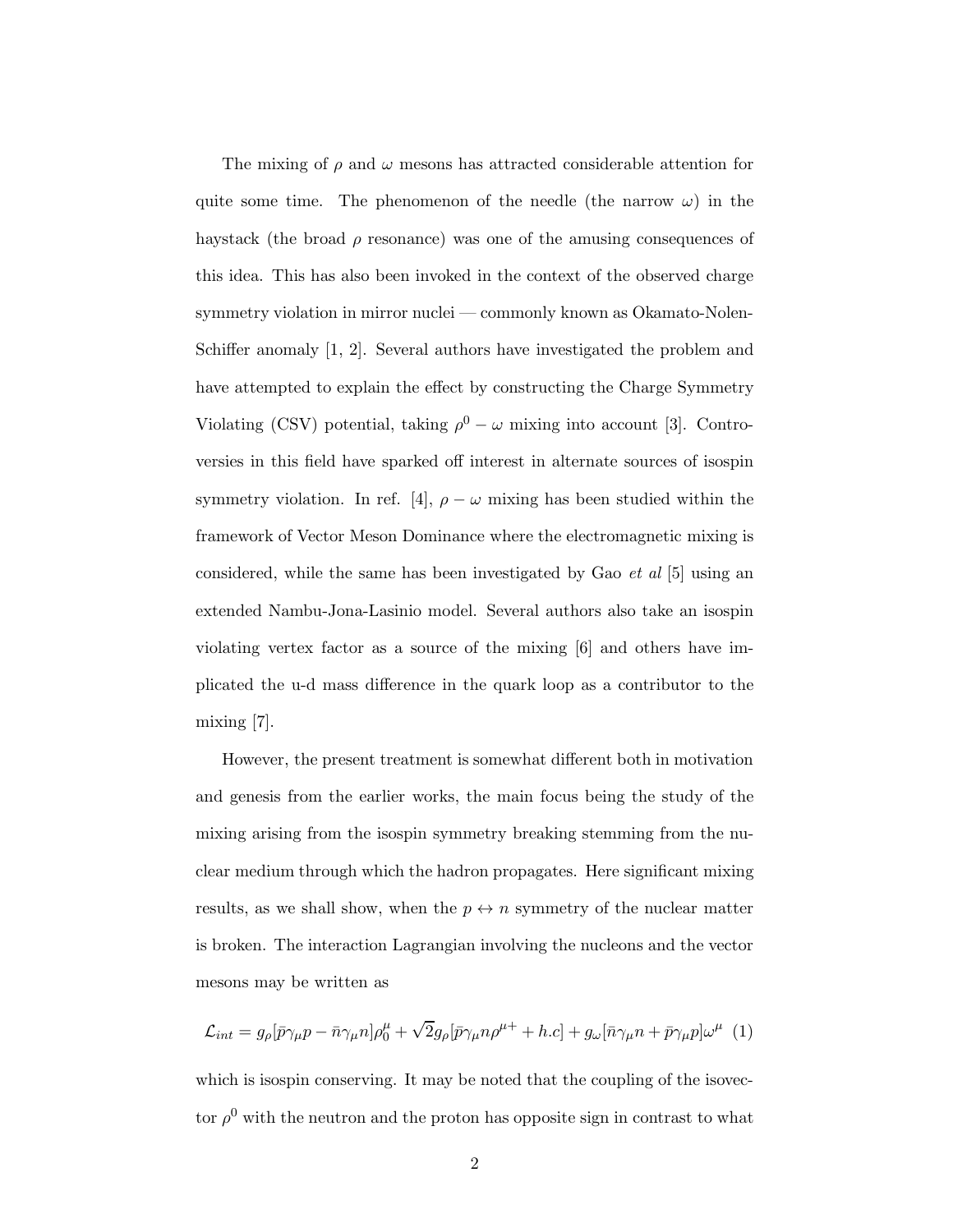obtains for the isoscalar  $\omega$ . As a consequence, when we evaluate the selfenergy diagrams relevant for  $\rho^0 - \omega$  mixing, the neutron and proton loops contribute with opposite signs. As long as the ground state is symmetric under  $p \leftrightarrow n$  interchange their contributions cancel exactly (as is the case for vacuum or for symmetric nuclear matter) as must be the case to the extent that isospin symmetry is respected not only by the Lagrangian but also by the medium. On the other hand if the ground state symmetry is broken i.e. number of neutron and proton in nuclear matter differ, then the corresponding Fermi momenta,  $k_F^p$  $_{F}^{p}$  and  $k_{F}^{n}$ , will be unequal whereby the cancellation does not take place and  $\rho^0 - \omega$  mixing occurs.

The form of the nucleon propagator in nuclear matter may be expressed as

$$
G(k) = G_F(k) + G_D(k)
$$
\n<sup>(2)</sup>

where

$$
G_F(k) = (\n\! + M^*) \left[ \frac{1}{k^2 - M^{*2} + i\epsilon} \right] \tag{3}
$$

and

$$
G_D(k) = (\not k + M^*) \left[ \frac{i\pi}{E^*(k)} \delta(k_0 - E^*(k)) \theta(k_F - |\vec{k}|) \right] \tag{4}
$$

with  $E^*(|\vec{k}|) = \sqrt{|\vec{k}|^2 + M^{*2}}$ ,  $M^*$  being the effective mass of the nucleon in nuclear matter [8]. This density dependent shift of the nucleon mass  $(M \rightarrow M^*)$  in nuclear matter is estimated, for the present purpose, by solving the self-consistent equation within the framework of the Walecka Model [8, 9]. The first term in  $G(k)$ , namely  $G_F(k)$ , is the same as the free propagator of a spin  $\frac{1}{2}$  fermion, except for the fact that the effective mass of the nucleon in nuclear matter is to be used, while the second part,  $G_D(k)$ , involving  $\theta(k_F - |\vec{k}|)$ , arising from Pauli blocking, describes the modifications of the same in the nuclear matter at zero temperature [8], as it deletes the on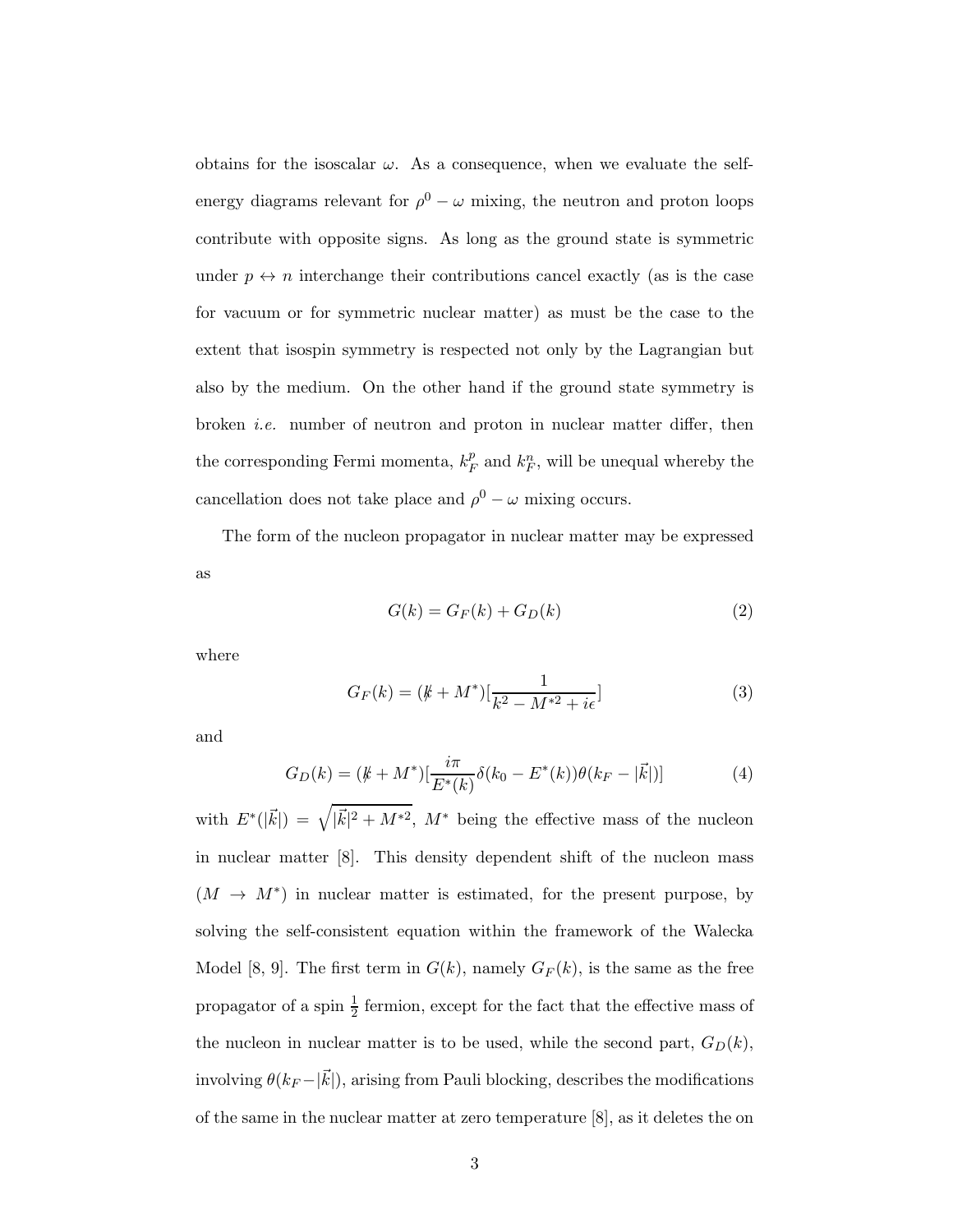mass-shell propagation of the nucleon in nuclear matter with momenta below the Fermi momentum. Finite temperature effects may be incorporated by replacing the Heaviside  $\theta$ -function by the Fermi distribution, but the main features to be exposed in this letter are not modified significantly. In general, the vector-boson induced polarization of the medium, to one-loop, may be written as

$$
\Pi_{\mu\nu}^{lm}(q^2) = \frac{-i}{(2\pi)^4} \int d^4k \ \text{Tr}[i\Gamma_\mu^l i G(k+q)i\Gamma_\nu^m i G(k)] \tag{5}
$$

where  $\Gamma$  represents the  $\rho(\omega)\bar{N}N$  vertex factor and l, m are the isospin indices. Just like the nucleon propagator, the polarization function can also be expressed as a sum of two parts,

$$
\Pi_{\mu\nu}(q^2) = \Pi_{\mu\nu}^F(q^2) + \Pi_{\mu\nu}^D(q^2)
$$
\n(6)

where the free (Dirac) part  $\Pi_{\mu\nu}^F$  comes from the product  $G^F(k+q)G^F(k)$ , and the dense part  $\Pi_{\mu\nu}^D$  comes from  $[G^F(k+q)G^D(k)+G^D(k+q)G^F(k)].$ The fourth combination,  $G^D(k+q)G^D(k)$ , does not contribute in the region of stability which concerns us here [10]. Formulating the suitable Dyson equations for the dressed propagators, one arrives [10] at the condition for finding their poles:

$$
\epsilon(q) = 0 \tag{7}
$$

where the dielectric function  $\epsilon(q)$  is the product of transverse and longitudinal dielectric functions:

$$
\epsilon(q) = \epsilon_L(q)\epsilon_T^2(q) \tag{8}
$$

and individual zeros for  $\epsilon_L$  or  $\epsilon_T$  gives the poles for the longitudinal or the transverse modes respectively. In our notation, taking  $q = (q_0, |\vec{q}|, 0, 0)$ ,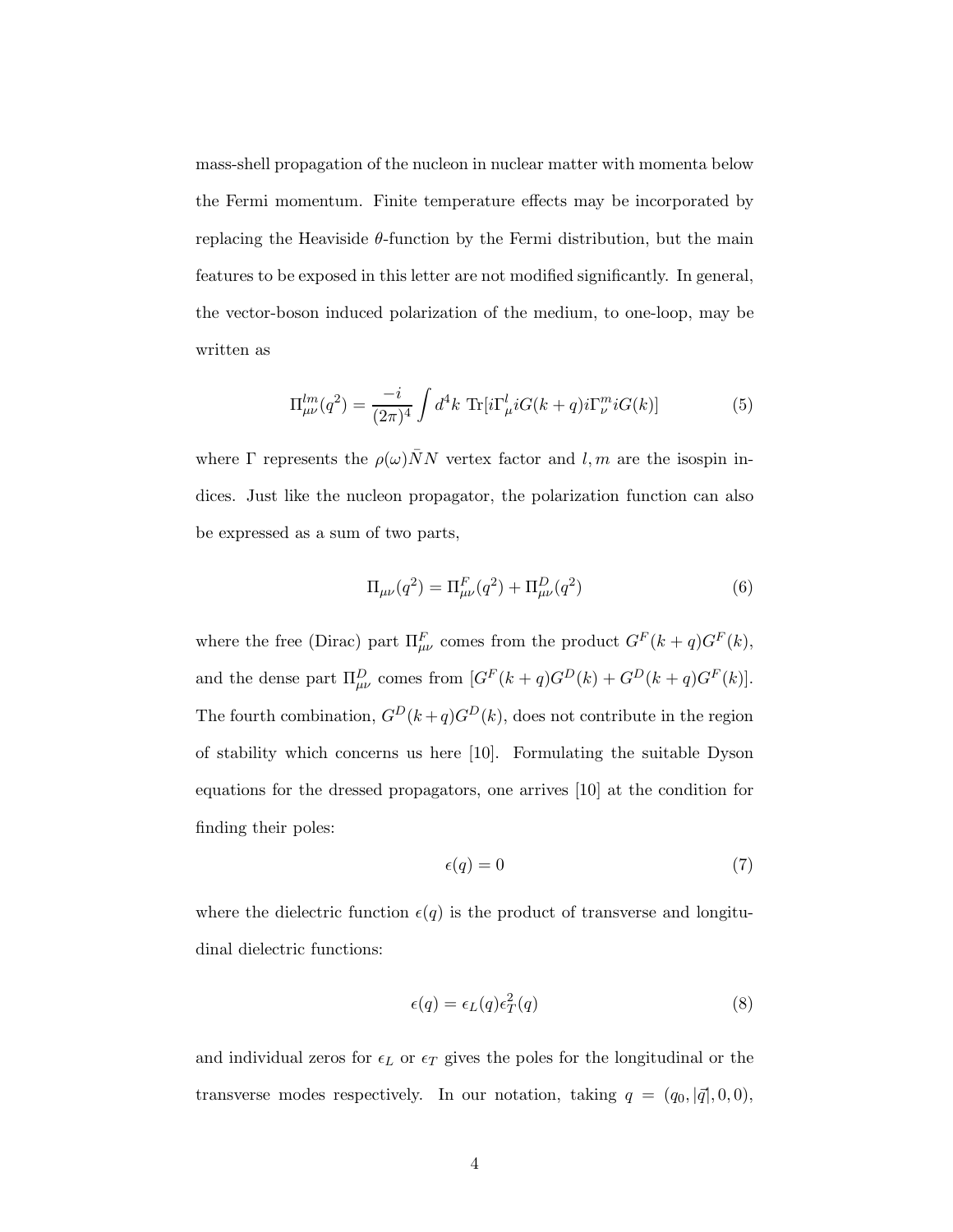$(\mu, \nu) = (0, 1)$  pertains to the longitudinal and  $(\mu, \nu) = (2, 3)$  to the transverse mode.

For the unmixed case

$$
\epsilon_{T(L)} = (1 - \frac{\Pi_{vv}^{T(L)}}{q^2 - m_v^2})
$$
\n(9)

where  $v = (\rho, \omega)$  is the relevant vector meson. In the static limit  $(|\vec{q}| = 0)$ , the effective mass of the vector meson is given by

$$
q_0^2 = m_v^2 + \Pi_{vv}^T = m_v^2 + \Pi_{vv}^L.
$$
 (10)

where  $\Pi_{vv}^L = -\Pi_{00}^{(v)} + \Pi_{11}^{(v)}$  and  $\Pi_{vv}^T = \Pi_{22}^{(v)} = \Pi_{33}^{(v)}$ .

When mixing takes place between  $\rho$  and  $\omega$ , the polarization tensor becomes a  $8 \times 8$  matrix, with nonzero  $\Pi^{\rho\omega}$ . However, one can put it in a block diagonal form corresponding to longitudinal and transverse sectors. Because of the isotropy of nuclear matter, the transverse sector can further be split into a direct sum of two  $2 \times 2$  matrices, with  $\Pi_{22} = \Pi_{33}$ . We are interested only in the static limit; therefore, it will suffice to work with the simpler transverse part only, putting  $|\vec{q}| = 0$ . In this case the dielectric function is given by the determinant of

$$
\begin{pmatrix}\n1 - \frac{\Pi_{\rho\rho}^T}{q_0^2 - m_\rho^2} & \frac{\Pi_{\rho\omega}^T}{q_0^2 - m_\rho^2} \\
\frac{\Pi_{\omega\rho}^T}{q_0^2 - m_\omega^2} & 1 - \frac{\Pi_{\omega\omega}^T}{q_0^2 - m_\omega^2}\n\end{pmatrix}
$$
\n(11)

 $(\Pi_{\rho\omega} = \Pi_{\omega\rho})$ , and the shifted masses are found from the zeros of  $\epsilon_T$ , *i.e.* from the following equation:

$$
(q_0^2 - m_\rho^2 - \Pi_{\rho\rho}^T)(q_0^2 - m_\omega^2 - \Pi_{\omega\omega}^T) - (\Pi_{\rho\omega}^T \Pi_{\omega\rho}^T) = 0
$$
 (12)

One notes that the solutions of eqn. (12) must be identical with those obtained for the longitudinal mode, since at the static limit there cannot be any preferred direction. We will omit the superscript  $T$  in our future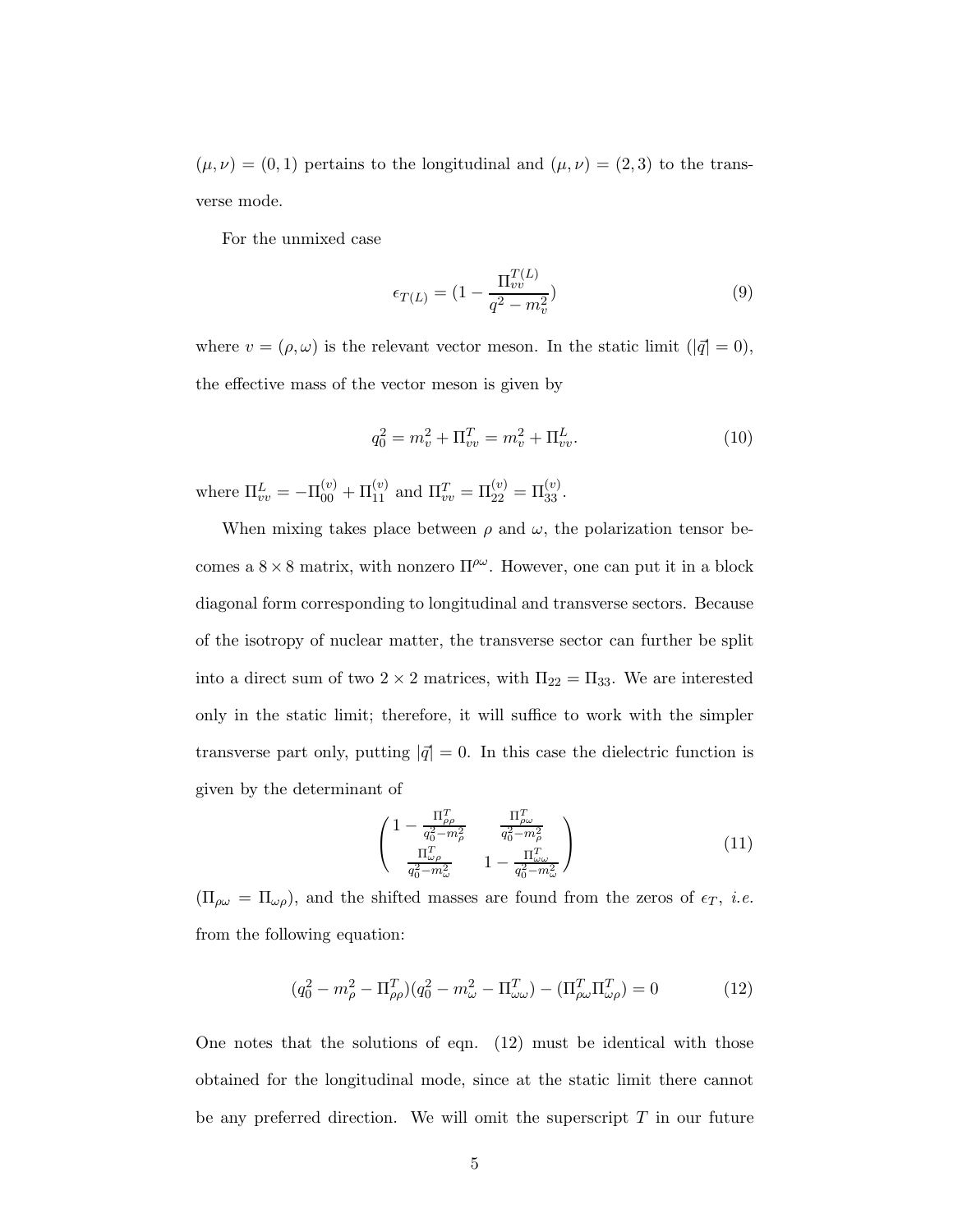discussions, keeping in mind that at the static limit,  $\Pi_{00} = 0$  and  $\Pi_{11} = \Pi_{22}$ . In eq. (12), the left-hand side is nothing but the determinant of the matrix  $q_0^2\mathbf{1} - \mathcal{M}$ , where  $\mathcal M$  is the one-loop modified mass matrix

$$
\mathcal{M} = \begin{pmatrix} \Pi_{\rho\rho} + m_{\rho}^2 & \Pi_{\rho\omega} \\ \Pi_{\omega\rho} & \Pi_{\omega\omega} + m_{\omega}^2 \end{pmatrix}
$$
(13)

The mixing angle  $(\theta)$  between  $\rho^0$  and  $\omega$  fields can be obtained from

$$
\tan 2\theta = \frac{2\Pi_{\rho\omega}}{(m_{\omega}^2 - m_{\rho}^2) + (\Pi_{\omega\omega} - \Pi_{\rho\rho})}
$$
(14)

As has already been mentioned, the polarization tensor consists of two terms, one coming from the dense part describing the polarization of the Fermi sea, while the other arises out of the nucleon-antinucleon excitation, *i.e* the effect of the Dirac Vacuum. The evaluation of  $\Pi^D(q^2)$  is straightforward as there is a finite upper limit involved in the loop integral [11]. However, the free part  $\Pi^F(q^2)$ , needs to be regularized. We use the method of dimensional regularization and employ the following subtraction scheme [12]

$$
\partial^n \Pi^F(q^2) / \partial (q^2)^n |_{M^* \to M, q^2 = m_v^2} = 0(n = 0, 1, 2..., \infty). \tag{15}
$$

It may be noted, from (1) that whereas the  $\omega \bar{p}p$  and  $\omega \bar{n}n$  vertex factors come with the same sign, the signs of the  $\rho^0 \bar{n} n$  and  $\rho^0 \bar{p} p$  vertex factors differ. This ensures the complete cancellation of  $\rho - \omega$  mixing amplitudes coming from the proton and the neutron loops for symmetric nuclear matter ( as well as for vacuum). However,  $\Pi_{\mu\nu}^{\rho\omega}(q^2)$  acquires a non-zero value whenever the ground state is not symmetric under  $p \leftrightarrow n$  as has already been mentioned earlier. This comes solely from the loop integrals relevant for the densitydependent part, as the integrals have different upper limits,  $viz$ ,  $k_F^n$  and  $k_F^p$  $^p_F,$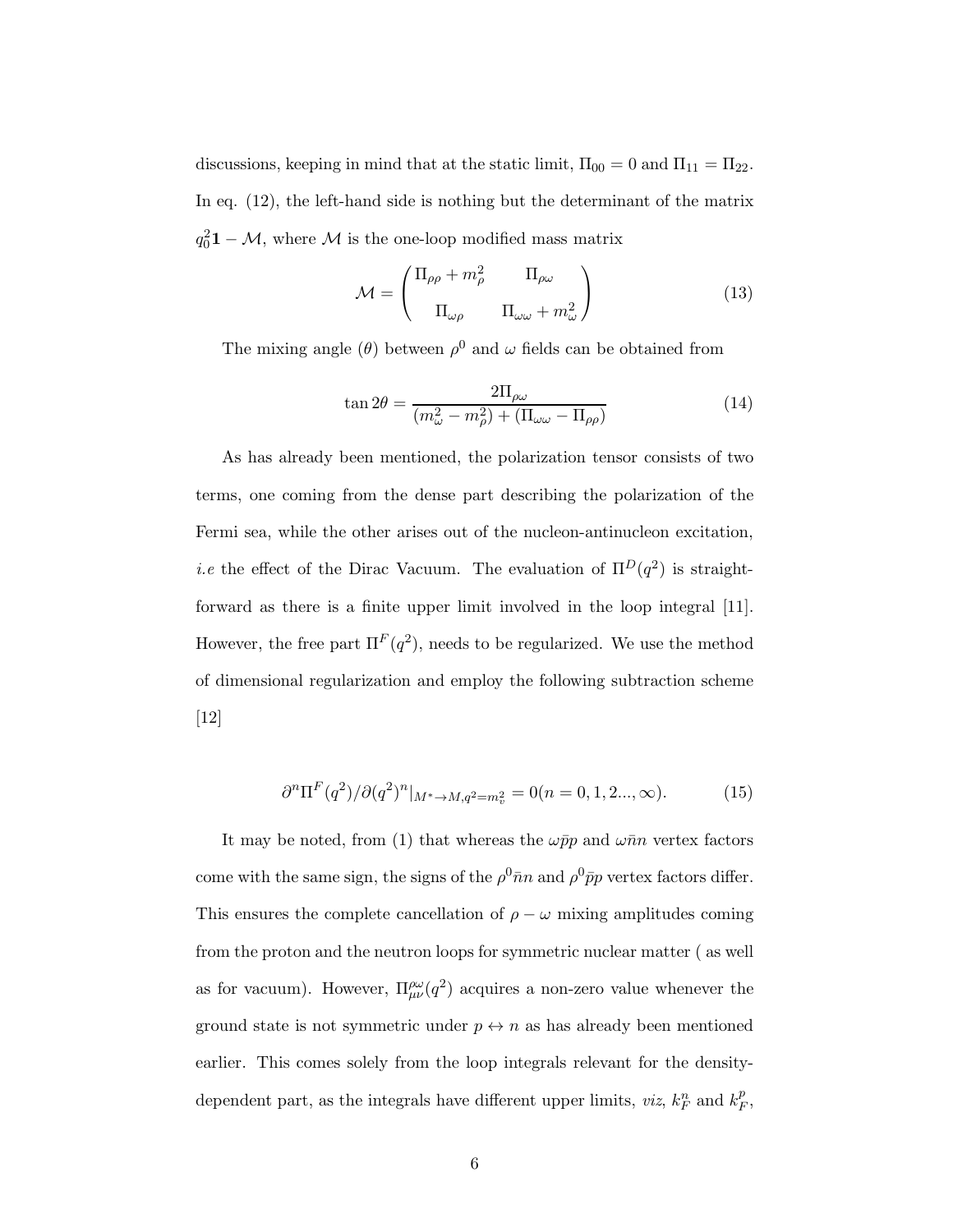corresponding to neutron and proton loops, leading to a partial cancellation only.

We present our results in Figs. 1 and 2. We have taken  $M_n = M_p = 938$ MeV, and normal nuclear matter density  $(\rho_0 = 0.17 \text{ fm}^{-3})$ . The values of the coupling constants  $g_{\rho}$  and  $g_{\omega}$  are taken to be 2.71 and 10.1 respectively as estimated from Vector Meson Dominance (VMD) fits [13, 14].

In Fig.(1) we observe that in symmetric matter, mixing does not take place, while with increasing asymmetry the mixing becomes appreciable. We present here the results pertaining to the role of mixing on the masses at three times the normal nuclear matter density in order to make the effect stand out in clear relief.

It may be noted that the extent of mixing, as expected, varies appreciably with asymmetry parameter  $\left(\alpha = \frac{N_n - N_p}{N_n + N_p}\right)$  $\frac{N_n - N_p}{N_p + N_n}$ ). While the mass for  $\rho^0$ , taking mixing into account, increases with  $\alpha$ , that of  $\omega$  exhibits an opposite trend as is expected for the eigen values of a mass matrix. Also one should appreciate the fact that the mass splitting of  $\rho - \omega$  in matter is larger by an order of magnitude compared to what is observed in vacuum. In addition an overall decrease of  $\rho - \omega$  meson masses are observed. As far as the mixing is concerned, the effect of asymmetry is more pronounced for the case of  $\rho^0$  than for  $\omega$ . No mixing, however, takes place in the symmetric limit for reasons explained in the text already as we are not including electromagnetic or other such sources of mixing in order to focus attention on the mechanism at hand. In normal nuclear density also such an effect on masses due to mixing is observed but on a lower scale. However, even at normal nuclear matter density, we find a significant value of the mixing angle  $(\theta)$  which, starting from zero, increases almost linearly with asymmetry parameter  $(\alpha)$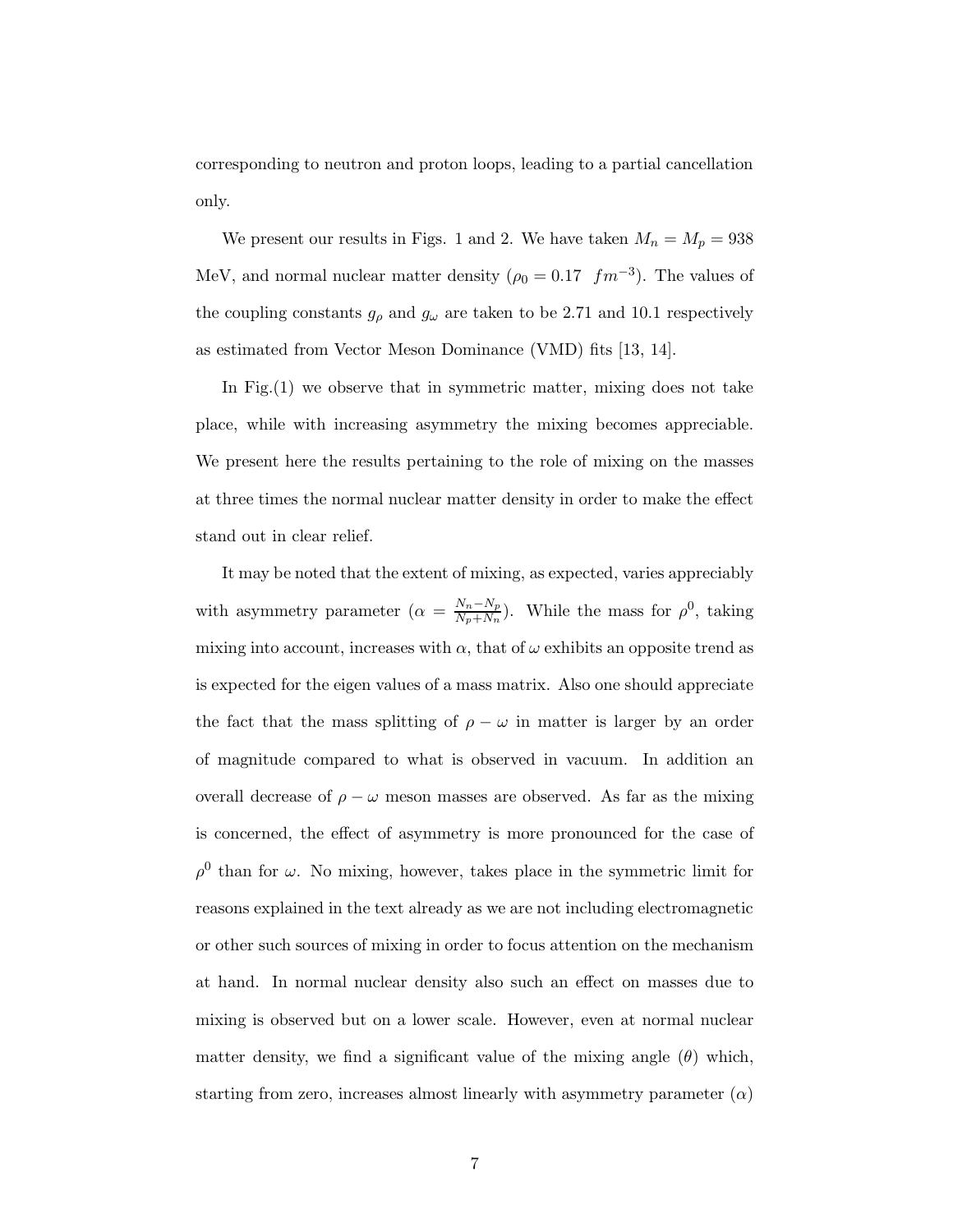as shown in Fig. 2.

The value of the mixing amplitude here is ten times larger, even at normal nuclear matter density, than what one estimates for electro magnetic mixing [4]. In matter, even though the mass difference of  $\rho$  and  $\omega$  meson (giving the energy denominator) increases by an order of magnitude the mixing amplitude is also quite large, therefore we do arrive at mixing angles comparable to those obtained from the more conventional sources.

The qualitative and dramatic manifestation of the mixing of  $\rho$  and  $\omega$ shows up in the two pion decay channel. The mixing results in principle to a narrow spike arising from the  $\rho$  component in the mixed  $\omega$  (which has a small width). In nuclear matter, however, this mode is not useful as the pions, being strongly interacting, would rescatter and lose the initial information. However, the dilepton mode or the decay channel  $\pi + \gamma$  could possibly reveal the effect of mixing.

To conclude and summarize, we stress that the mixing of  $\rho^0 - \omega$  may also arise from the isospin asymmetric nuclear matter which is completely a matter induced effect arising from the two different upper limit involved in the density dependent part of the polarization tensor  $(\Pi^D(q^2))$  viz. the respective Fermi momenta  $k_F^p$  $\frac{p}{F}$  and  $k_F^n$  in the proton and neutron loop. In the limit of complete asymmetry, and at densities available in the core of neutron stars as well as in relativistic heavy ion collision, this shift can be nearly 50 Mev for  $\rho^0$  and 25-Mev for  $\omega$ , from their unmixed values. It may be noted that even in the absence of mixing, the mass of  $\omega$  and  $\rho^0$  gets shifted in the medium. The mixing amplitude is an order of magnitude larger than that for electromagnetic mixing, even at normal nuclear matter density, which makes the phenomenon interesting and worth investigating.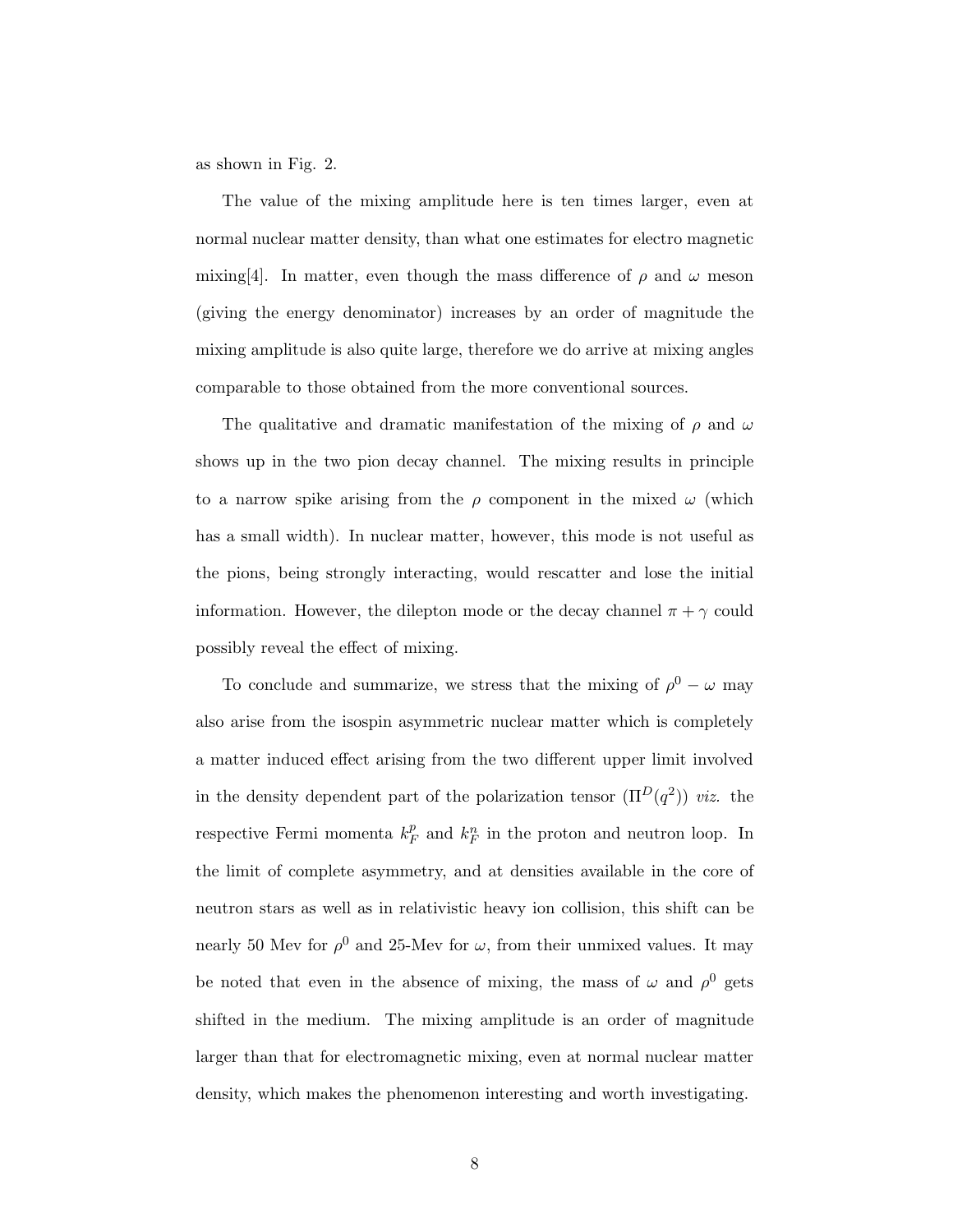## References

- [1] K. Okamoto, Phys Lett 11, 150 (1964).
- [2] J. A. Nolen, Jr. and J. P. Schiffer, Ann. Rev Nucl. Sci 19, 471 (1969).
- [3] L. A. Barreiro, A. P. Gateao, G. Krein, Phys Lett B358, 7 (1995).
- [4] H. B. O'Connel, B. C. Pearce, A. W. Thomas and A. G. Williams, Phys Lett B354, 14 (1995).
- [5] Shun-fu-Gao, C. M. Shakin and Wei-Dang Sun Phys. Rev. C 53, 1374 (1996)
- [6] S. Gardner, C. J. Horowitz, J. Piekarewicz, nucl-th/9508035
- [7] T. D. Cohen, G. A. Miller, Phys. Rev C 52, 3428 (1995)
- [8] B.D. Serot and J.D. Walecka, Adv. Nucl. Phys, (1986), vol. 16
- [9] J. D. Walecka, Ann. Phys. 83 491 (1974)
- [10] S.A. Chin, Ann. Phys. 108, 301 (1977)
- [11] A.K. Dutt- Mazumder, B. Dutta-Roy, A. Kundu and T. De, Phys. ReV C53 790 (1996)
- [12] A. K. Dutt- Mazumder, A. Kundu, T. De, B. Dutta-Roy, Phys. Lett B, in press.
- [13] J.J. Sakurai, Currents and Mesons (Univ. of Chicago Press, Chicago, 1969).
- [14] H. Shiomi and T. Hatsuda, Phys. Lett. B334 281(1994)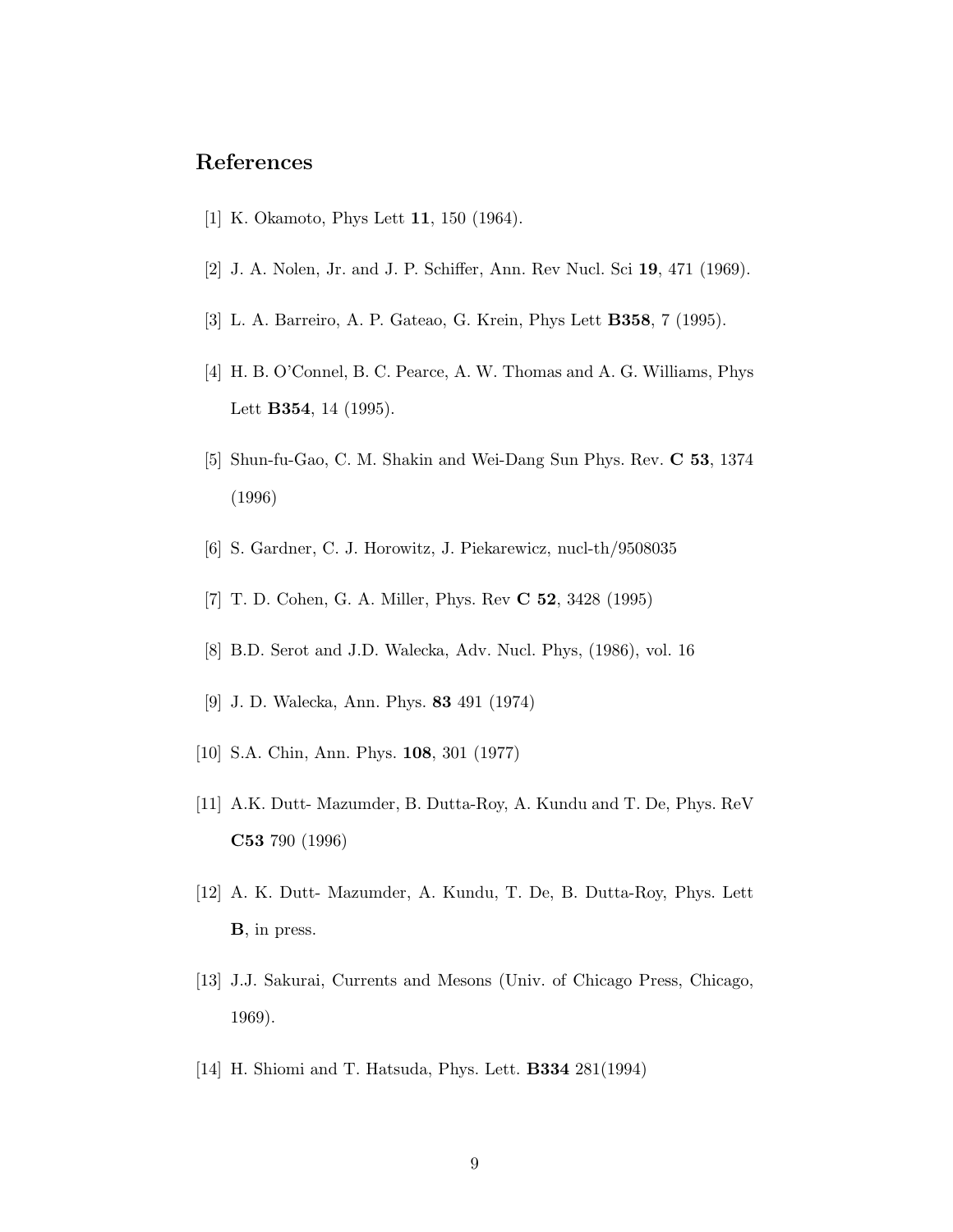## Figure captions

- 1. Fig. 1: Variation of vector meson effective masses against asymmetry parameter  $(\alpha)$  at three times normal nuclear matter density. Solid line and dotted line represent masses with and without mixing respectively.
- 2. Fig. 2: Variation of mixing angle  $(\theta^0)$  against asymmetry parameter at normal nuclear matter density.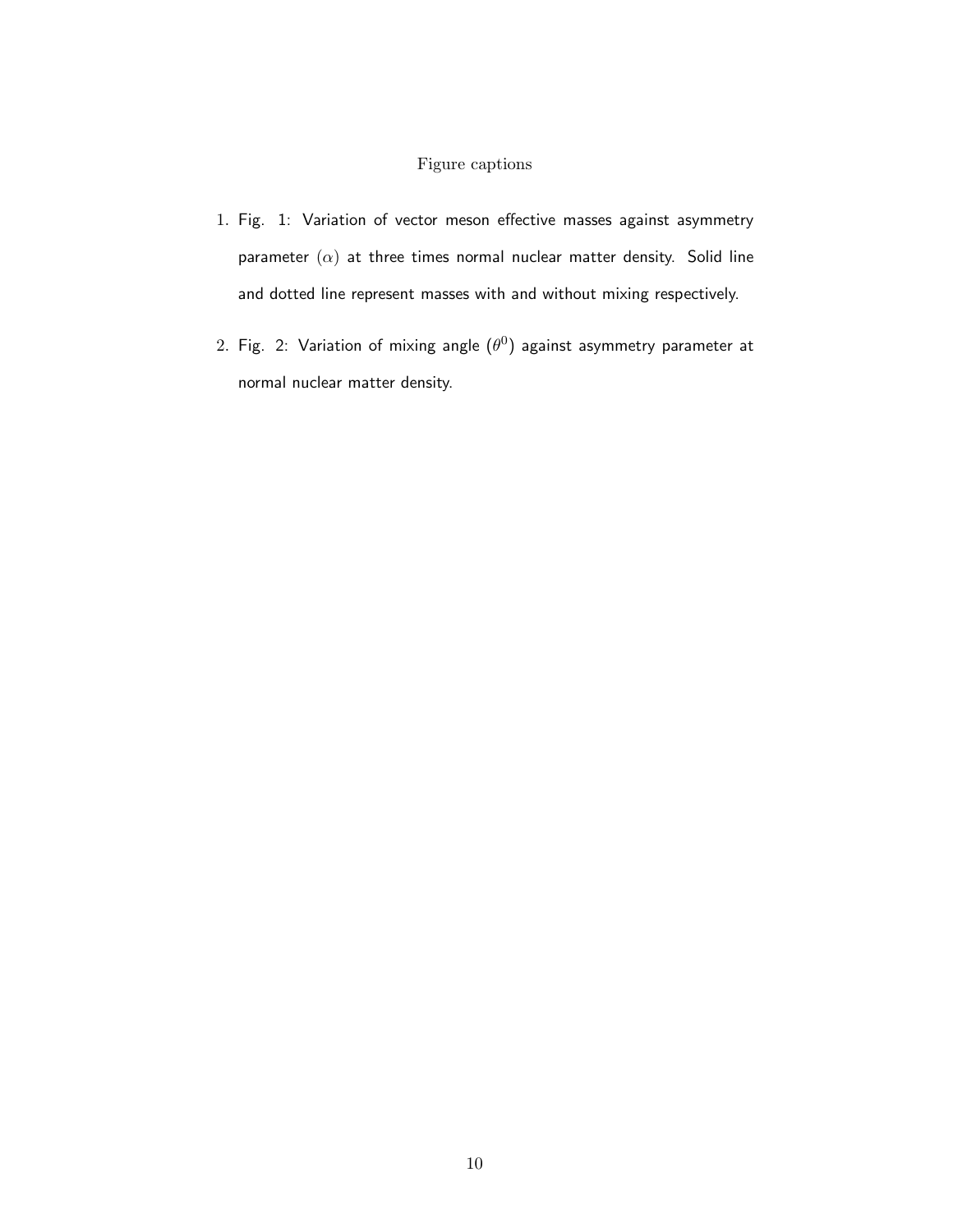